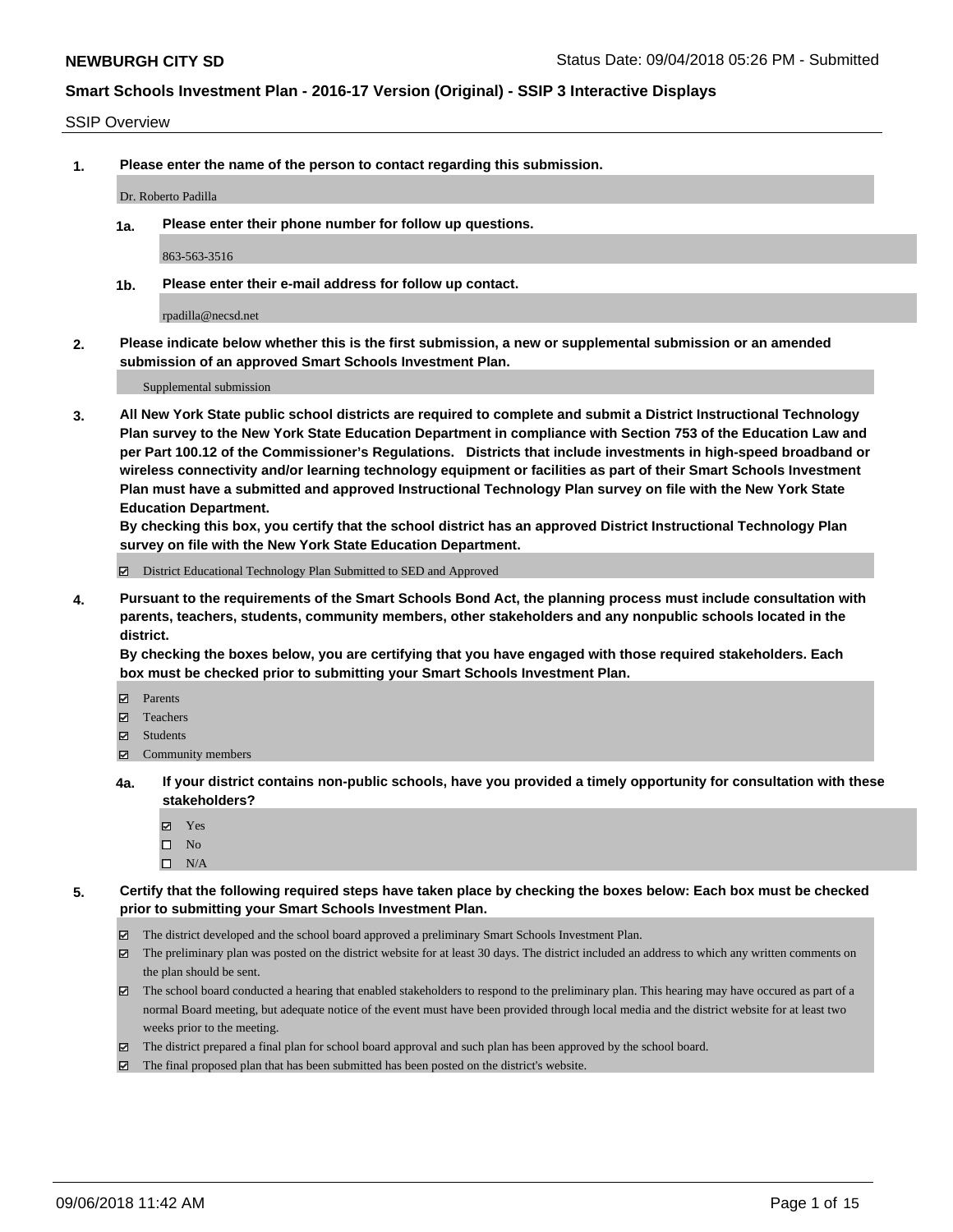SSIP Overview

**5a. Please upload the proposed Smart Schools Investment Plan (SSIP) that was posted on the district's website, along with any supporting materials. Note that this should be different than your recently submitted Educational Technology Survey. The Final SSIP, as approved by the School Board, should also be posted on the website and remain there during the course of the projects contained therein.**

SmartSchools SSIP 3.pdf NECSD SSBA Overview 3-29-2016a.pdf

**5b. Enter the webpage address where the final Smart Schools Investment Plan is posted. The Plan should remain posted for the life of the included projects.**

http://www.newburghschools.org/page.php?page=27

**6. Please enter an estimate of the total number of students and staff that will benefit from this Smart Schools Investment Plan based on the cumulative projects submitted to date.**

13,600

**7. An LEA/School District may partner with one or more other LEA/School Districts to form a consortium to pool Smart Schools Bond Act funds for a project that meets all other Smart School Bond Act requirements. Each school district participating in the consortium will need to file an approved Smart Schools Investment Plan for the project and submit a signed Memorandum of Understanding that sets forth the details of the consortium including the roles of each respective district.**

 $\Box$  The district plans to participate in a consortium to partner with other school district(s) to implement a Smart Schools project.

**8. Please enter the name and 6-digit SED Code for each LEA/School District participating in the Consortium.**

| <b>Partner LEA/District</b> | ISED BEDS Code |
|-----------------------------|----------------|
| (No Response)               | (No Response)  |

**9. Please upload a signed Memorandum of Understanding with all of the participating Consortium partners.**

(No Response)

**10. Your district's Smart Schools Bond Act Allocation is:**

\$12,831,056

**11. Enter the budget sub-allocations by category that you are submitting for approval at this time. If you are not budgeting SSBA funds for a category, please enter 0 (zero.) If the value entered is \$0, you will not be required to complete that survey question.**

|                                              | Sub-<br>Allocations |
|----------------------------------------------|---------------------|
| <b>School Connectivity</b>                   | 0                   |
| <b>Connectivity Projects for Communities</b> | $\overline{0}$      |
| <b>Classroom Technology</b>                  | 907,415             |
| Pre-Kindergarten Classrooms                  | 0                   |
| Replace Transportable Classrooms             | $\mathbf 0$         |
| <b>High-Tech Security Features</b>           | $\mathbf 0$         |
| Totals:                                      | 907,415             |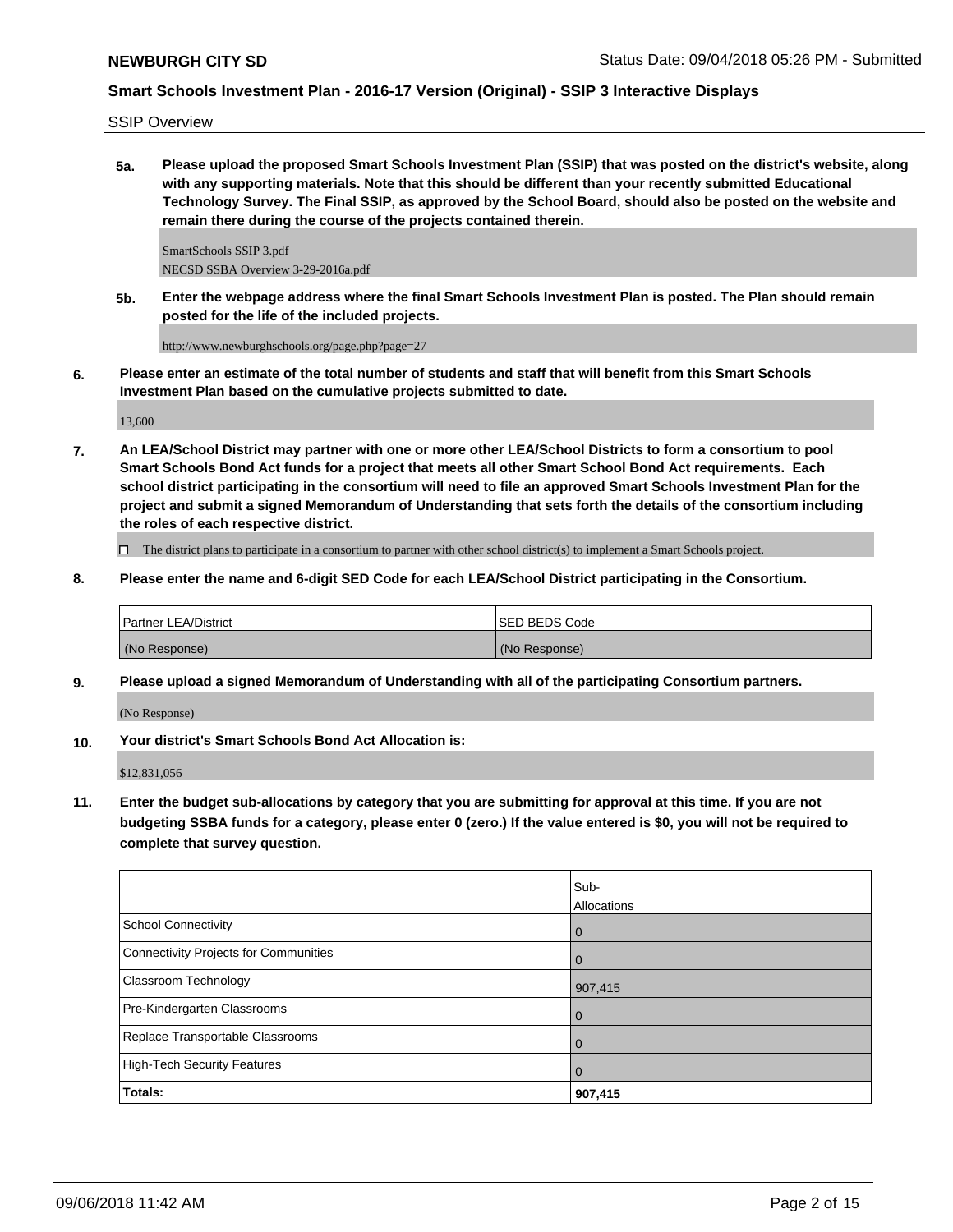School Connectivity

- **1. In order for students and faculty to receive the maximum benefit from the technology made available under the Smart Schools Bond Act, their school buildings must possess sufficient connectivity infrastructure to ensure that devices can be used during the school day. Smart Schools Investment Plans must demonstrate that:**
	- **• sufficient infrastructure that meets the Federal Communications Commission's 100 Mbps per 1,000 students standard currently exists in the buildings where new devices will be deployed, or**
	- **• is a planned use of a portion of Smart Schools Bond Act funds, or**
	- **• is under development through another funding source.**

**Smart Schools Bond Act funds used for technology infrastructure or classroom technology investments must increase the number of school buildings that meet or exceed the minimum speed standard of 100 Mbps per 1,000 students and staff within 12 months. This standard may be met on either a contracted 24/7 firm service or a "burstable" capability. If the standard is met under the burstable criteria, it must be:**

**1. Specifically codified in a service contract with a provider, and**

**2. Guaranteed to be available to all students and devices as needed, particularly during periods of high demand, such as computer-based testing (CBT) periods.**

**Please describe how your district already meets or is planning to meet this standard within 12 months of plan submission.**

(No Response)

**1a. If a district believes that it will be impossible to meet this standard within 12 months, it may apply for a waiver of this requirement, as described on the Smart Schools website. The waiver must be filed and approved by SED prior to submitting this survey.**

 $\Box$  By checking this box, you are certifying that the school district has an approved waiver of this requirement on file with the New York State Education Department.

#### **2. Connectivity Speed Calculator (Required)**

|                         | l Number of<br><b>Students</b> | Multiply by<br>100 Kbps | Divide by 1000 Current Speed<br>to Convert to<br>Required<br>l Speed in Mb | lin Mb           | Expected<br>Speed to be<br>Attained Within   Required<br>12 Months | <b>Expected Date</b><br>When<br>Speed Will be<br>Met |
|-------------------------|--------------------------------|-------------------------|----------------------------------------------------------------------------|------------------|--------------------------------------------------------------------|------------------------------------------------------|
| <b>Calculated Speed</b> | (No<br>Response)               | (No Response)           | (No<br>Response)                                                           | (No<br>Response) | (No<br>Response)                                                   | (No<br>Response)                                     |

**3. Describe how you intend to use Smart Schools Bond Act funds for high-speed broadband and/or wireless connectivity projects in school buildings.**

(No Response)

**4. Describe the linkage between the district's District Instructional Technology Plan and the proposed projects. (There should be a link between your response to this question and your response to Question 1 in Part E. Curriculum and Instruction "What are the district's plans to use digital connectivity and technology to improve teaching and learning?)**

(No Response)

**5. If the district wishes to have students and staff access the Internet from wireless devices within the school building, or in close proximity to it, it must first ensure that it has a robust Wi-Fi network in place that has sufficient bandwidth to meet user demand.**

**Please describe how you have quantified this demand and how you plan to meet this demand.**

(No Response)

**6. As indicated on Page 5 of the guidance, the Office of Facilities Planning will have to conduct a preliminary review**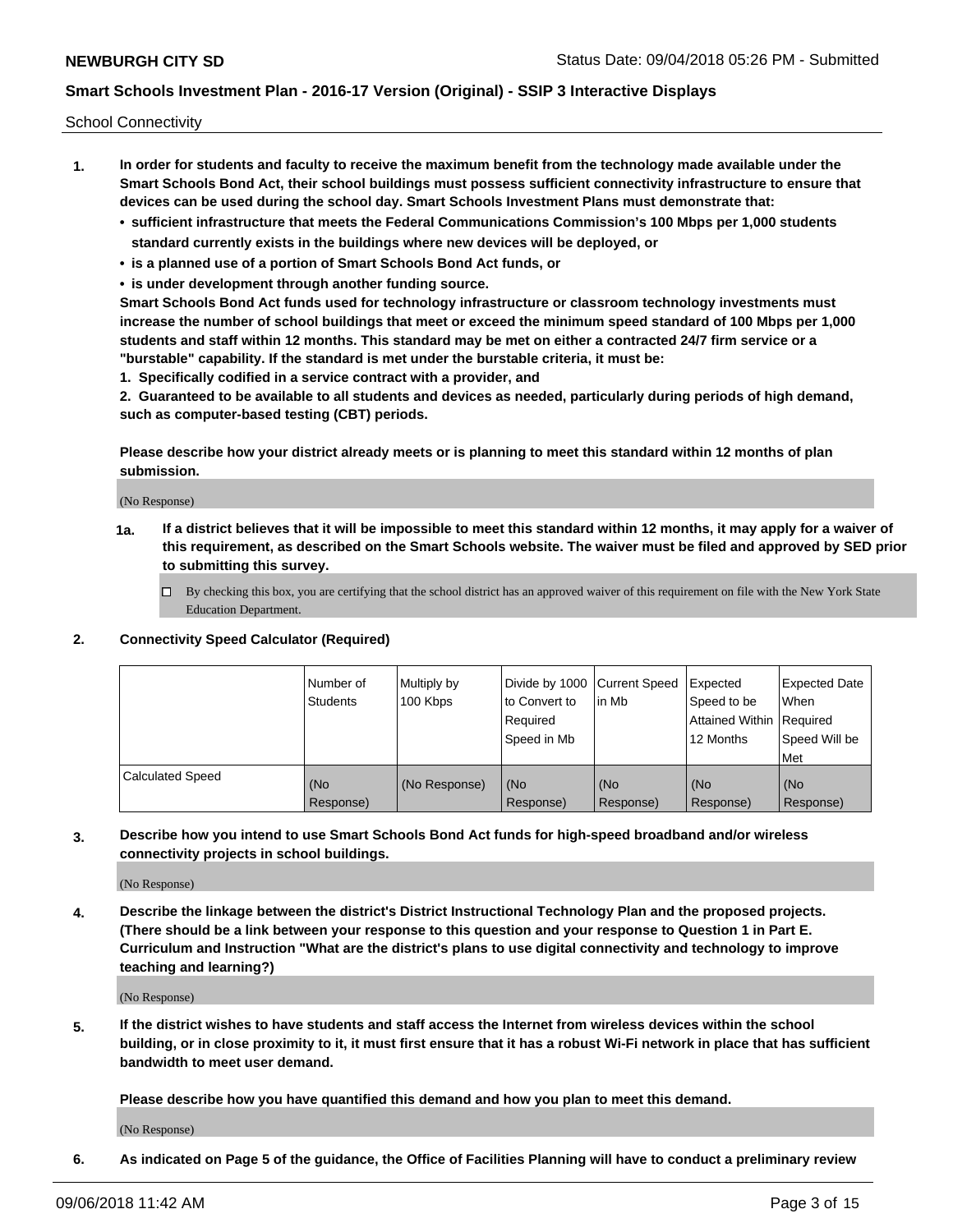School Connectivity

**of all capital projects, including connectivity projects.**

**Please indicate on a separate row each project number given to you by the Office of Facilities Planning.**

| Project Number |  |
|----------------|--|
|                |  |
|                |  |
| (No Response)  |  |
|                |  |

**7. Certain high-tech security and connectivity infrastructure projects may be eligible for an expedited review process as determined by the Office of Facilities Planning.**

**Was your project deemed eligible for streamlined review?**

(No Response)

**8. Include the name and license number of the architect or engineer of record.**

| Name          | License Number |
|---------------|----------------|
| (No Response) | (No Response)  |

**9. If you are submitting an allocation for School Connectivity complete this table. Note that the calculated Total at the bottom of the table must equal the Total allocation for this category that you entered in the SSIP Overview overall budget.** 

|                                            | Sub-              |
|--------------------------------------------|-------------------|
|                                            | <b>Allocation</b> |
| Network/Access Costs                       | (No Response)     |
| <b>Outside Plant Costs</b>                 | (No Response)     |
| School Internal Connections and Components | (No Response)     |
| <b>Professional Services</b>               | (No Response)     |
| Testing                                    | (No Response)     |
| <b>Other Upfront Costs</b>                 | (No Response)     |
| <b>Other Costs</b>                         | (No Response)     |
| Totals:                                    | 0                 |

**10. Please detail the type, quantity, per unit cost and total cost of the eligible items under each sub-category. This is especially important for any expenditures listed under the "Other" category. All expenditures must be eligible for tax-exempt financing to be reimbursed through the SSBA. Sufficient detail must be provided so that we can verify this is the case. If you have any questions, please contact us directly through smartschools@nysed.gov. NOTE: Wireless Access Points should be included in this category, not under Classroom Educational Technology, except those that will be loaned/purchased for nonpublic schools.**

| Select the allowable expenditure | Item to be purchased | Quantity      | Cost per Item | <b>Total Cost</b> |
|----------------------------------|----------------------|---------------|---------------|-------------------|
| type.                            |                      |               |               |                   |
| Repeat to add another item under |                      |               |               |                   |
| each type.                       |                      |               |               |                   |
| (No Response)                    | (No Response)        | (No Response) | (No Response) | (No Response)     |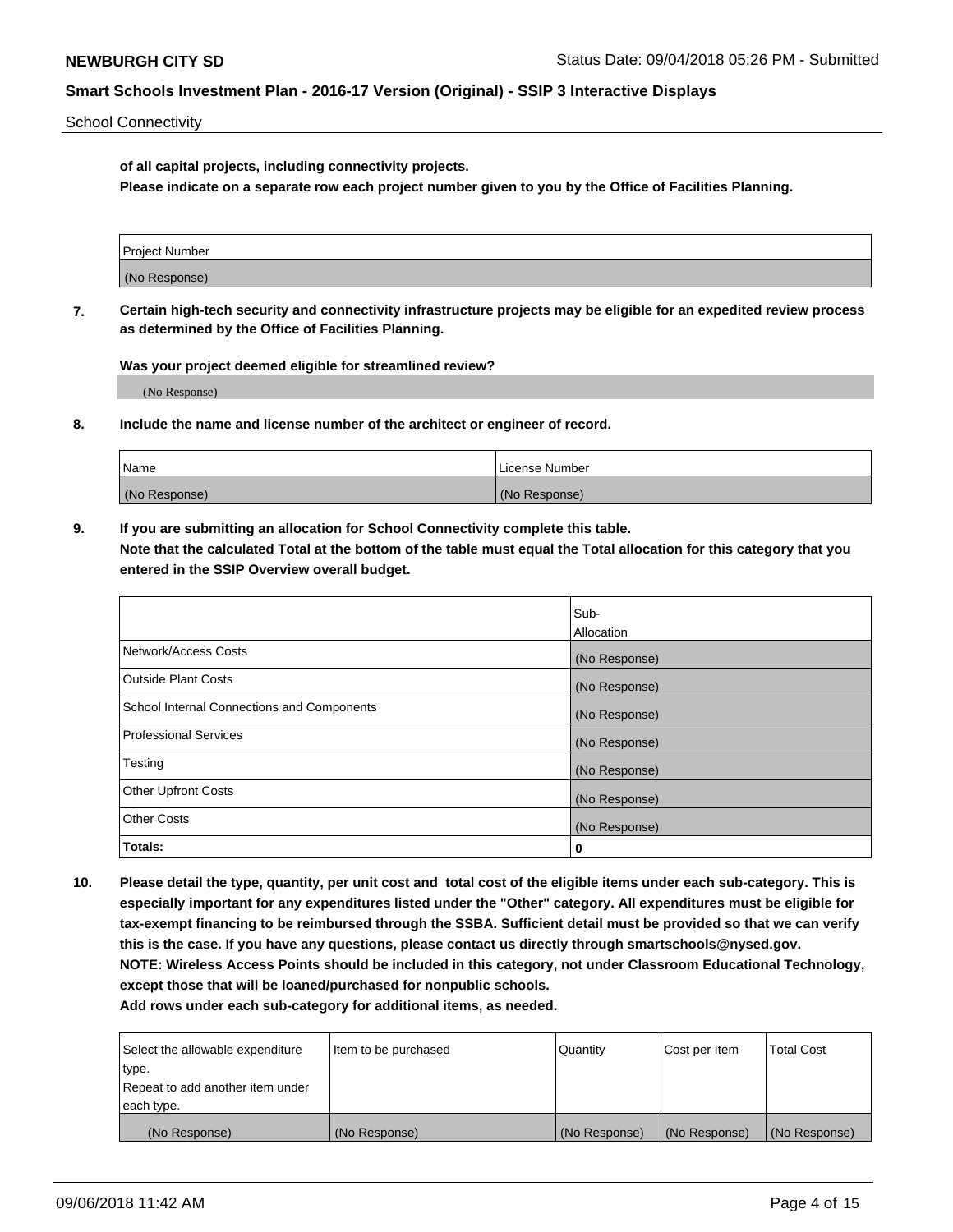Community Connectivity (Broadband and Wireless)

**1. Describe how you intend to use Smart Schools Bond Act funds for high-speed broadband and/or wireless connectivity projects in the community.**

(No Response)

**2. Please describe how the proposed project(s) will promote student achievement and increase student and/or staff access to the Internet in a manner that enhances student learning and/or instruction outside of the school day and/or school building.**

(No Response)

**3. Community connectivity projects must comply with all the necessary local building codes and regulations (building and related permits are not required prior to plan submission).**

 $\Box$  I certify that we will comply with all the necessary local building codes and regulations.

**4. Please describe the physical location of the proposed investment.**

(No Response)

**5. Please provide the initial list of partners participating in the Community Connectivity Broadband Project, along with their Federal Tax Identification (Employer Identification) number.**

| <b>Project Partners</b> | l Federal ID # |
|-------------------------|----------------|
| (No Response)           | (No Response)  |

**6. If you are submitting an allocation for Community Connectivity, complete this table.**

**Note that the calculated Total at the bottom of the table must equal the Total allocation for this category that you entered in the SSIP Overview overall budget.**

|                                    | Sub-Allocation |
|------------------------------------|----------------|
| Network/Access Costs               | (No Response)  |
| <b>Outside Plant Costs</b>         | (No Response)  |
| <b>Tower Costs</b>                 | (No Response)  |
| <b>Customer Premises Equipment</b> | (No Response)  |
| <b>Professional Services</b>       | (No Response)  |
| Testing                            | (No Response)  |
| <b>Other Upfront Costs</b>         | (No Response)  |
| <b>Other Costs</b>                 | (No Response)  |
| Totals:                            | 0              |

**7. Please detail the type, quantity, per unit cost and total cost of the eligible items under each sub-category. This is especially important for any expenditures listed under the "Other" category. All expenditures must be capital-bond eligible to be reimbursed through the SSBA. If you have any questions, please contact us directly through smartschools@nysed.gov.**

| Select the allowable expenditure | Item to be purchased | Quantity      | Cost per Item | <b>Total Cost</b> |
|----------------------------------|----------------------|---------------|---------------|-------------------|
| type.                            |                      |               |               |                   |
| Repeat to add another item under |                      |               |               |                   |
| each type.                       |                      |               |               |                   |
| (No Response)                    | (No Response)        | (No Response) | (No Response) | (No Response)     |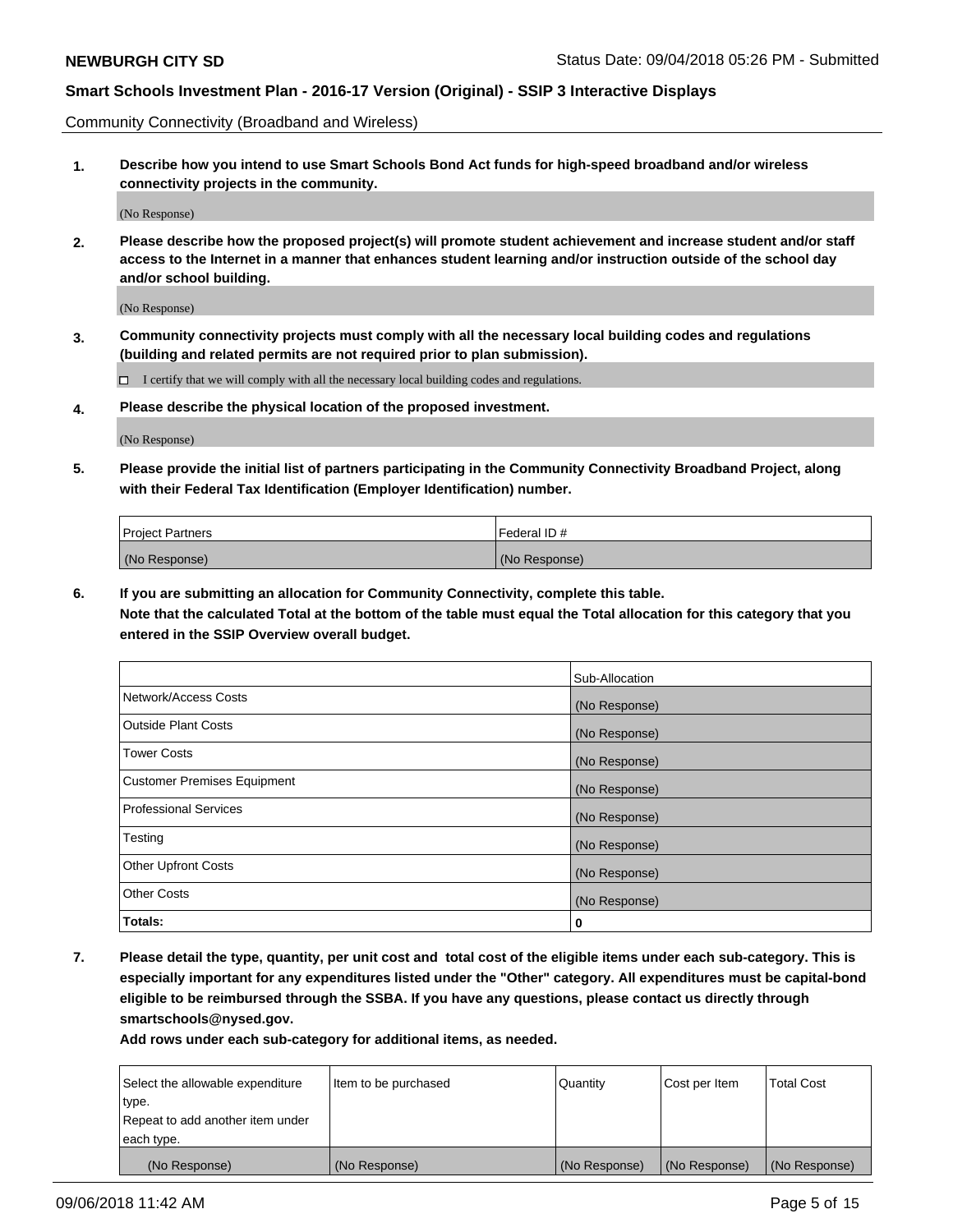### Classroom Learning Technology

**1. In order for students and faculty to receive the maximum benefit from the technology made available under the Smart Schools Bond Act, their school buildings must possess sufficient connectivity infrastructure to ensure that devices can be used during the school day. Smart Schools Investment Plans must demonstrate that sufficient infrastructure that meets the Federal Communications Commission's 100 Mbps per 1,000 students standard currently exists in the buildings where new devices will be deployed, or is a planned use of a portion of Smart Schools Bond Act funds, or is under development through another funding source. Smart Schools Bond Act funds used for technology infrastructure or classroom technology investments must increase the number of school buildings that meet or exceed the minimum speed standard of 100 Mbps per 1,000 students and staff within 12 months. This standard may be met on either a contracted 24/7 firm service or a "burstable" capability. If the standard is met under the burstable criteria, it must be:**

**1. Specifically codified in a service contract with a provider, and**

**2. Guaranteed to be available to all students and devices as needed, particularly during periods of high demand, such as computer-based testing (CBT) periods.**

**Please describe how your district already meets or is planning to meet this standard within 12 months of plan submission.**

We have increased the speed of the district's connection via our internet provider 1.5 Gb, thus increasing the speed of our backbone to 10 gigabyte/sec throughput to prevent any bottleneck issues that might hinder performance

- **1a. If a district believes that it will be impossible to meet this standard within 12 months, it may apply for a waiver of this requirement, as described on the Smart Schools website. The waiver must be filed and approved by SED prior to submitting this survey.**
	- By checking this box, you are certifying that the school district has an approved waiver of this requirement on file with the New York State Education Department.

### **2. Connectivity Speed Calculator (Required)**

|                         | l Number of<br>Students | Multiply by<br>100 Kbps | Divide by 1000   Current Speed<br>to Convert to<br>Required<br>l Speed in Mb | lin Mb | Expected<br>Speed to be<br>Attained Within   Required<br>12 Months | <b>Expected Date</b><br>When<br>Speed Will be<br>Met |
|-------------------------|-------------------------|-------------------------|------------------------------------------------------------------------------|--------|--------------------------------------------------------------------|------------------------------------------------------|
| <b>Calculated Speed</b> | 11.491                  | 1.149.100               | 1149.1                                                                       | 1500   | (No<br>Response)                                                   | (No<br>Response)                                     |

**3. If the district wishes to have students and staff access the Internet from wireless devices within the school building, or in close proximity to it, it must first ensure that it has a robust Wi-Fi network in place that has sufficient bandwidth to meet user demand.**

**Please describe how you have quantified this demand and how you plan to meet this demand.**

Quantified by using industry standards, i.e. 25-35 users per access point. One access point per classroom will ensure adequate bandwidth for all users. Our average class size is between 20-30 students. We met this demand by installing one high-speed gigabyte enabled wireless access point per classroom.

**4. All New York State public school districts are required to complete and submit an Instructional Technology Plan survey to the New York State Education Department in compliance with Section 753 of the Education Law and per Part 100.12 of the Commissioner's Regulations.**

**Districts that include educational technology purchases as part of their Smart Schools Investment Plan must have a submitted and approved Instructional Technology Plan survey on file with the New York State Education Department.**

By checking this box, you are certifying that the school district has an approved Instructional Technology Plan survey on file with the New York State Education Department.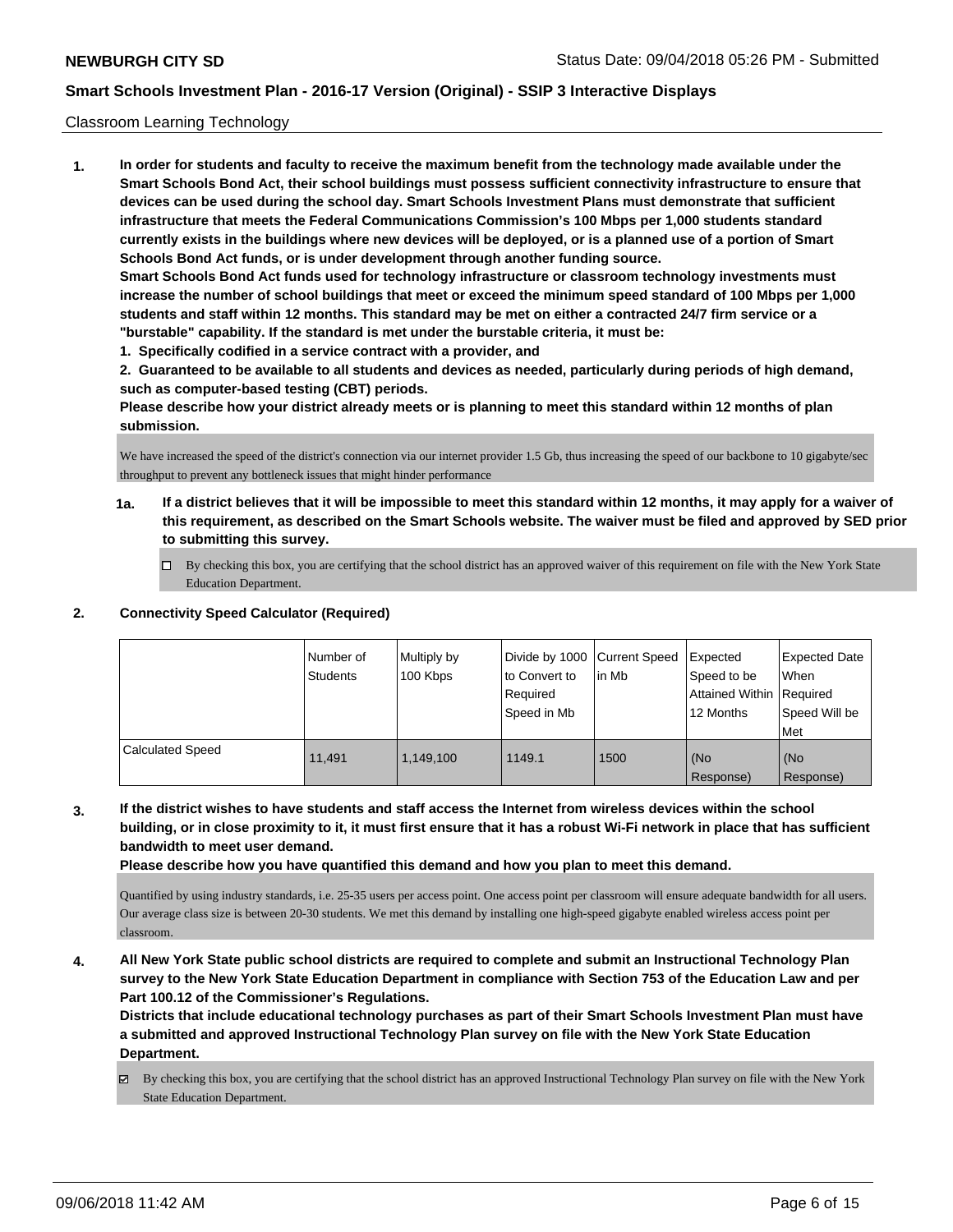### Classroom Learning Technology

**5. Describe the devices you intend to purchase and their compatibility with existing or planned platforms or systems. Specifically address the adequacy of each facility's electrical, HVAC and other infrastructure necessary to install and support the operation of the planned technology.**

 After the original SSIP for Interactive Displays was requested and approved. There was a higher cost for the new model and we were not able to purchase for every instructional classroom, so the district purchased what we could with funds allocated. The district plans to purchase additional Promethean Interactive Displays some will be mounted and some will need mobile stands for completion of all instructional classrooms in the district. These displays will operate wirelessly on the district's network. The following model types will be purchased based on the size of the instructional spaces:

- Promethean Active Displays ActivPanel V4 70" panel with ActivConnect Android Operating system
- •Promethean Active Displays ActivPanel V4 75" panel with ActivConnect Android Operating system
- Promethean Active Display ActivPanel V4 86" panel with ActivConnect Android Operating system
- Promethean ActivWall 135" Wall bundle with Classflow Connect, Classflow Solution

 Our current software products will continue to function with the new devices and our online resources will be enhanced as a result of such. Each classroom has sufficient electric outlets to support the interactive whiteboards. Our wireless infrastructure that was upgraded in SSIP 1 & 2 will continue to support the additional Prometheans requested.

#### **6. Describe how the proposed technology purchases will:**

- **> enhance differentiated instruction;**
- **> expand student learning inside and outside the classroom;**
- **> benefit students with disabilities and English language learners; and**
- **> contribute to the reduction of other learning gaps that have been identified within the district.**

**The expectation is that districts will place a priority on addressing the needs of students who struggle to succeed in a rigorous curriculum. Responses in this section should specifically address this concern and align with the district's Instructional Technology Plan (in particular Question 2 of E. Curriculum and Instruction: "Does the district's instructional technology plan address the needs of students with disabilities to ensure equitable access to instruction, materials and assessments?" and Question 3 of the same section: "Does the district's instructional technology plan address the provision of assistive technology specifically for students with disabilities to ensure access to and participation in the general curriculum?"**

Availability: The NECSD strives for equity among departments, schools and students. To ensure that all learners have access to technology, the the Director of Information and Technology, Assistant Superintendent of Curriculum, the Department of Special Ed and others work cooperatively with principals, departmental coordinators, special education coordinators and administrators to balance the needs of our schools. Unfortunately, we have not been able to fully integrate interactive display technology in our schools due to lack of funding. With the SSBA funds we have a great opportunity to remedy this situation. Lessons are enhanced via multimedia rich presentation through the use of these tools. These visually rich lessons assist all learners in better understanding the context and content of the curriculum. Display technology will allow our classrooms to perform instant video conferences with other classrooms and places beyond our district. The addition of interactive touch displays will create new opportunities for differentiated instruction. The software included with these devices provides multimedia based interactive lessons that promote multi-modal methods of teaching to the understanding of the material. In addition these displays can be used in centers based learning and small selective group project work. ELL, and Students with Disabilities will also benefit greatly from the addition of this classroom technology. The multi-modal learning experiences that this technology supports will bring additional opportunities to these learners. With this technology, learning is aided by media-rich lessons, which are fully interactive which help students who are language deficient or who have a disability overcome some of the obstacles they may face in a classroom without this technology.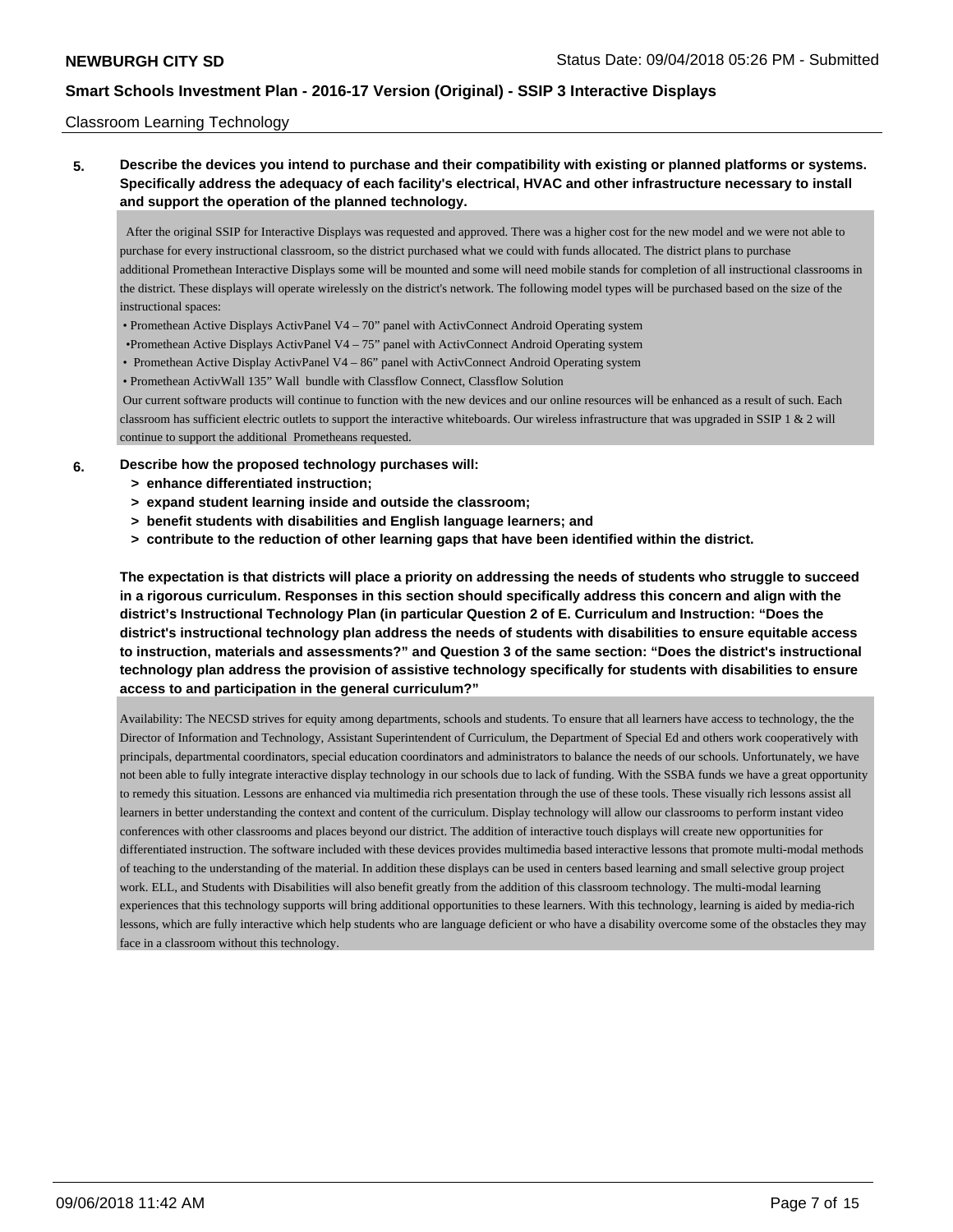### Classroom Learning Technology

## **7. Where appropriate, describe how the proposed technology purchases will enhance ongoing communication with parents and other stakeholders and help the district facilitate technology-based regional partnerships, including distance learning and other efforts.**

The District's Smart Schools Bond Act funding allocation for this SSIP 3-Phase 2 will expand the devices for all classrooms and focus on a proposed technology purchase of interactive displays. The Promethean Interactive displays with camera technology will enhance ongoing communication with parents and other stakeholders and help the district facilitate technology-based regional partnerships, including distance learning, video conferencing, virtual field trips and other efforts.The District is dedicated to seeking out and fostering external partnerships that support technology enhancements. A world-class educational system cultivates the full participation, support and resources of families and community partners. As it relates to technology, NECSD will seek community partnerships that include formal and informal local and global community connections, collaborative projects, and relationships that advance the school's learning goals. Digital communications, online communities, social media, and digital learning environments often serve as connectors for these partnerships. A goal of this initiative will be to develop and sustain educational programs supported by advanced technology systems provided in conjunction with community and agency partners.

### **8. Describe the district's plan to provide professional development to ensure that administrators, teachers and staff can employ the technology purchased to enhance instruction successfully.**

**Note: This response should be aligned and expanded upon in accordance with your district's response to Question 1 of F. Professional Development of your Instructional Technology Plan: "Please provide a summary of professional development offered to teachers and staff, for the time period covered by this plan, to support technology to enhance teaching and learning. Please include topics, audience and method of delivery within your summary."**

To accomplish this goal, NECSD will continue to provide ongoing staff development and coaching to encourage and support professional competencies for 21st century skills & deeper learning. By expanding access to high-quality, ongoing, job-embedded opportunities for professional growth for teachers, administrators, and other education professionals, we will offer teachers and administrators vast new opportunities to collaborate, learn, share, and produce best practices with colleagues in school buildings across the country. It is the goal of the NECSD to provide professional development programs for instructional and non-instructional staff that sustains the district technology plan objectives by:

• Continuing to implement the ISTE standards with students, teachers and administrative staff.

- Providing district created on-line resources
- Continuing to provide in-service training through MLP to district staff members.

 Topics include: • Interactive Displays • Flipped Classrooms • Strategies for supporting Digital Citizenship • Teaching to the use of multiple devices • Office 365 and Google G-Suite • Google Classroom, Data-driven instruction • Document camera and other peripherals • iPads and educational Apps • Professional Learning Networks • Student productivity & collaboration • Formative assessments and devices that can support it. The Methods of Delivery:

 • District Supervisor of Information & Technology • Building Instructional Technology Facilitators • In-service courses • Faculty Meetings • "Tech Bytes" email sent to all staff on a regular and consistent basis, including pertinent information. • Online district created resources • Professional learning days • Turn-Key Training • • Conference based training • • All Faculty, Staff, Students • Parents / Students via online resources

- **9. Districts must contact the SUNY/CUNY teacher preparation program that supplies the largest number of the district's new teachers to request advice on innovative uses and best practices at the intersection of pedagogy and educational technology.**
	- $\boxtimes$  By checking this box, you certify that you have contacted the SUNY/CUNY teacher preparation program that supplies the largest number of your new teachers to request advice on these issues.

#### **9a. Please enter the name of the SUNY or CUNY Institution that you contacted.**

New Paltz

**9b. Enter the primary Institution phone number.**

845-257-2800

**9c. Enter the name of the contact person with whom you consulted and/or will be collaborating with on innovative uses of technology and best practices.**

Dean Michael Rosenberg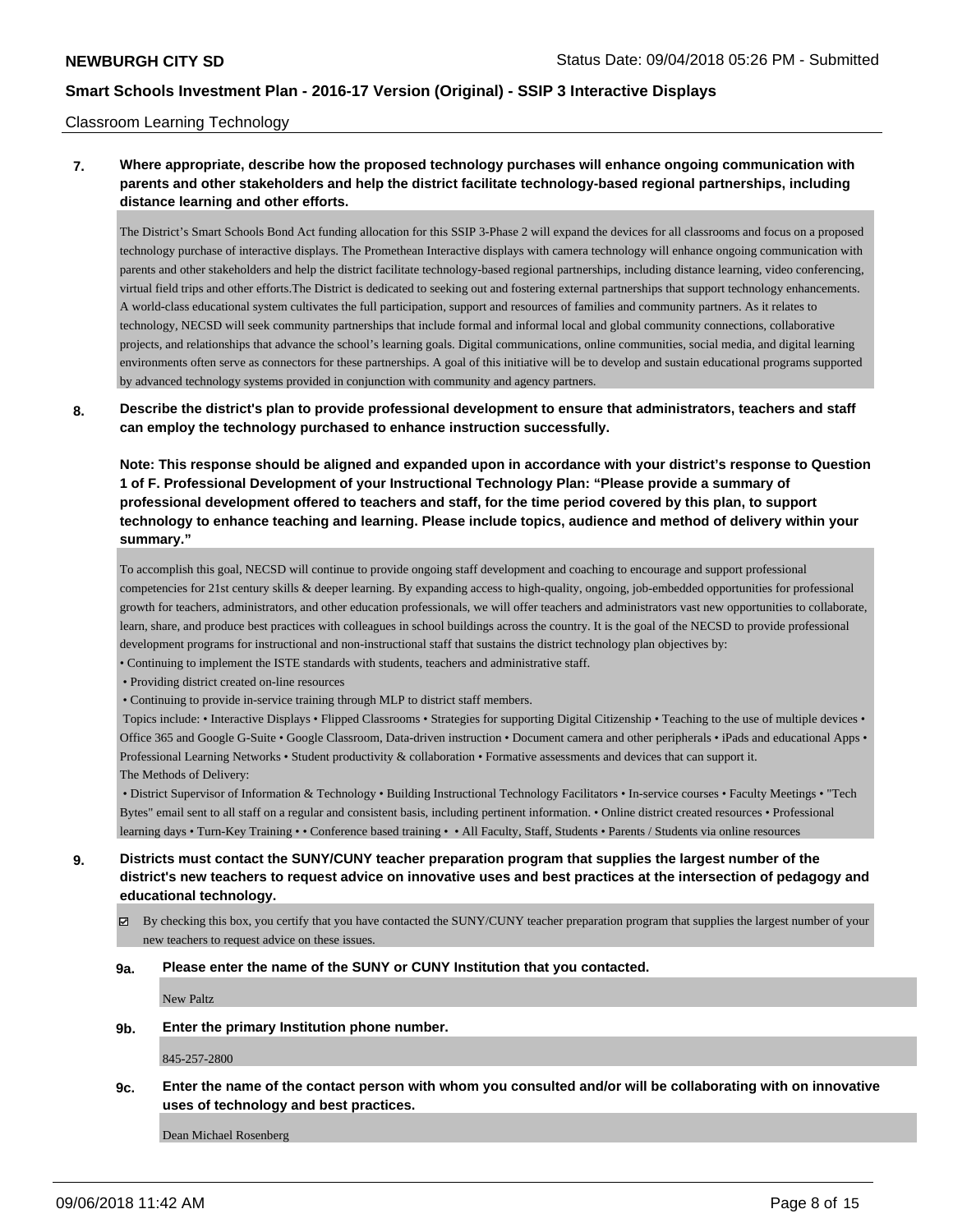### Classroom Learning Technology

**10. A district whose Smart Schools Investment Plan proposes the purchase of technology devices and other hardware must account for nonpublic schools in the district.**

**Are there nonpublic schools within your school district?**

| м | Y es |
|---|------|
| п | Ν∩   |

**10a. Describe your plan to loan purchased hardware to nonpublic schools within your district. The plan should use your district's nonpublic per-student loan amount calculated below, within the framework of the guidance. Please enter the date by which nonpublic schools must request classroom technology items. Also, specify in your response the devices that the nonpublic schools have requested, as well as in the in the Budget and the Expenditure Table at the end of the page.**

In the original SSIP for Interactive Displays, we have provided Prometheans on loan to non-public schools. Non Public has reached the 250/total per pupil maximum

**10b. A final Smart Schools Investment Plan cannot be approved until school authorities have adopted regulations specifying the date by which requests from nonpublic schools for the purchase and loan of Smart Schools Bond Act classroom technology must be received by the district.**

By checking this box, you certify that you have such a plan and associated regulations in place that have been made public.  $\overline{\mathbf{z}}$ 

### **11. Nonpublic Classroom Technology Loan Calculator**

**The Smart Schools Bond Act provides that any Classroom Learning Technology purchases made using Smart Schools funds shall be lent, upon request, to nonpublic schools in the district. However, no school district shall be required to loan technology in amounts greater than the total obtained and spent on technology pursuant to the Smart Schools Bond Act and the value of such loan may not exceed the total of \$250 multiplied by the nonpublic school enrollment in the base year at the time of enactment. See:**

**http://www.p12.nysed.gov/mgtserv/smart\_schools/docs/Smart\_Schools\_Bond\_Act\_Guidance\_04.27.15\_Final.pdf.**

|                                       | 1. Classroom   | l 2. Public  | 3. Nonpublic | l 4. Sum of | 15. Total Per | 6. Total       |
|---------------------------------------|----------------|--------------|--------------|-------------|---------------|----------------|
|                                       | Technology     | l Enrollment | Enrollment   | Public and  | Pupil Sub-    | Nonpublic Loan |
|                                       | Sub-allocation | $(2014-15)$  | (2014-15)    | l Nonpublic | allocation    | Amount         |
|                                       |                |              |              | Enrollment  |               |                |
| Calculated Nonpublic Loan<br>  Amount |                |              | 0            |             |               | 0              |

**12. To ensure the sustainability of technology purchases made with Smart Schools funds, districts must demonstrate a long-term plan to maintain and replace technology purchases supported by Smart Schools Bond Act funds. This sustainability plan shall demonstrate a district's capacity to support recurring costs of use that are ineligible for Smart Schools Bond Act funding such as device maintenance, technical support, Internet and wireless fees, maintenance of hotspots, staff professional development, building maintenance and the replacement of incidental items. Further, such a sustainability plan shall include a long-term plan for the replacement of purchased devices and equipment at the end of their useful life with other funding sources.**

 $\boxtimes$  By checking this box, you certify that the district has a sustainability plan as described above.

**13. Districts must ensure that devices purchased with Smart Schools Bond funds will be distributed, prepared for use, maintained and supported appropriately. Districts must maintain detailed device inventories in accordance with generally accepted accounting principles.**

 $\boxtimes$  By checking this box, you certify that the district has a distribution and inventory management plan and system in place.

**14. If you are submitting an allocation for Classroom Learning Technology complete this table. Note that the calculated Total at the bottom of the table must equal the Total allocation for this category that you entered in the SSIP Overview overall budget.**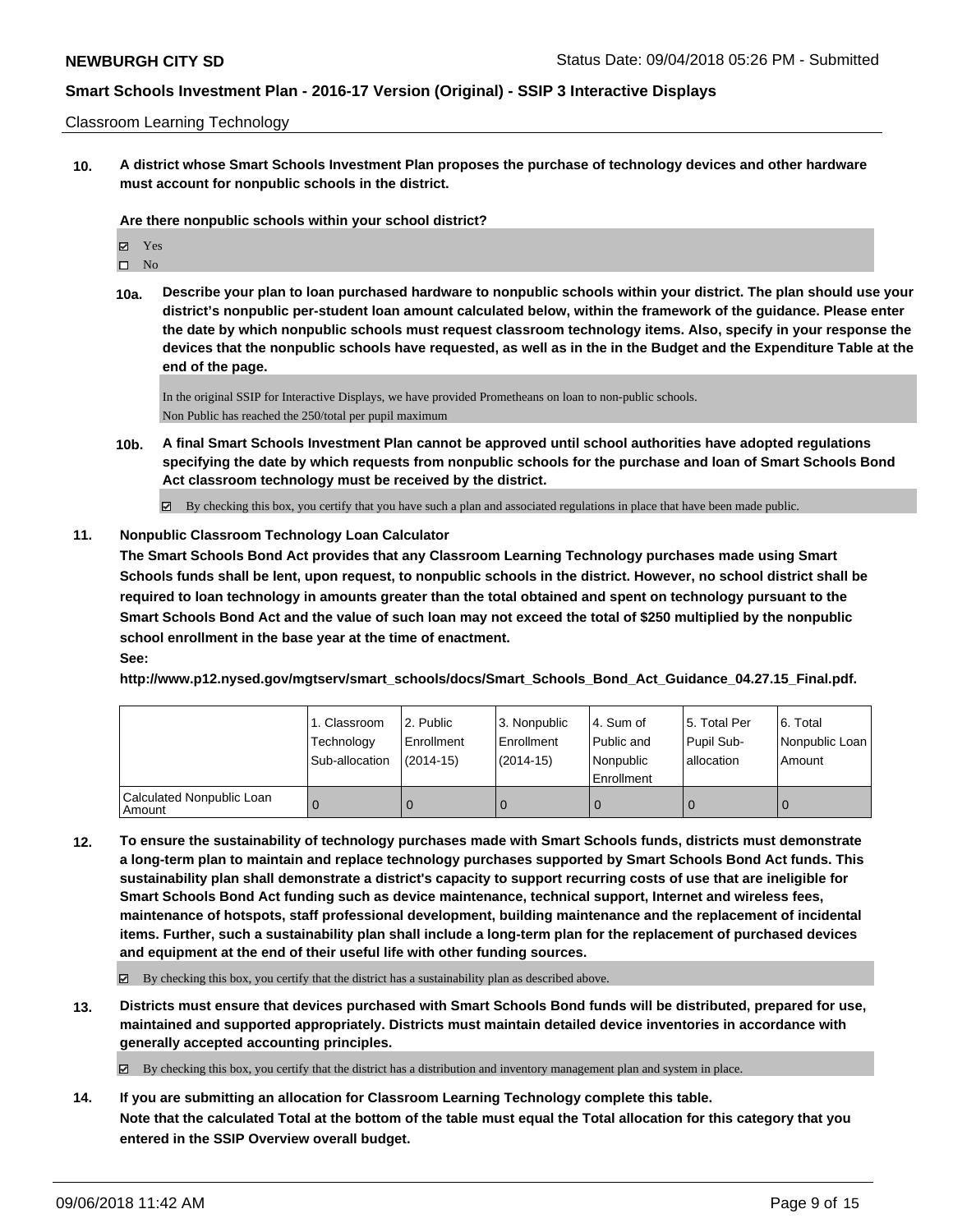Classroom Learning Technology

|                          | Sub-Allocation |
|--------------------------|----------------|
| Interactive Whiteboards  | 907,415        |
| Computer Servers         | $\overline{0}$ |
| <b>Desktop Computers</b> | $\overline{0}$ |
| Laptop Computers         | $\Omega$       |
| <b>Tablet Computers</b>  | $\Omega$       |
| <b>Other Costs</b>       | $\overline{0}$ |
| Totals:                  | 907,415        |

**15. Please detail the type, quantity, per unit cost and total cost of the eligible items under each sub-category. This is especially important for any expenditures listed under the "Other" category. All expenditures must be capital-bond eligible to be reimbursed through the SSBA. If you have any questions, please contact us directly through smartschools@nysed.gov.**

**Please specify in the "Item to be Purchased" field which specific expenditures and items are planned to meet the district's nonpublic loan requirement, if applicable.**

**NOTE: Wireless Access Points that will be loaned/purchased for nonpublic schools should ONLY be included in this category, not under School Connectivity, where public school districts would list them.**

| Select the allowable expenditure | Item to be Purchased | Quantity | Cost per Item | <b>Total Cost</b> |
|----------------------------------|----------------------|----------|---------------|-------------------|
| type.                            |                      |          |               |                   |
| Repeat to add another item under |                      |          |               |                   |
| each type.                       |                      |          |               |                   |
| Interactive Whiteboards          | Promethean 86        | 89       | 5,899         | 525.011           |
| Interactive Whiteboards          | Promethean 75        | 31       | 4,626         | 143,406           |
| Interactive Whiteboards          | Promethean 70        | 45       | 4,136         | 186,120           |
| Interactive Whiteboards          | Promethean 135       | 4        | 6,999         | 27,996            |
| Interactive Whiteboards          | Mobile Stands for 70 | 58       | 429           | 24,882            |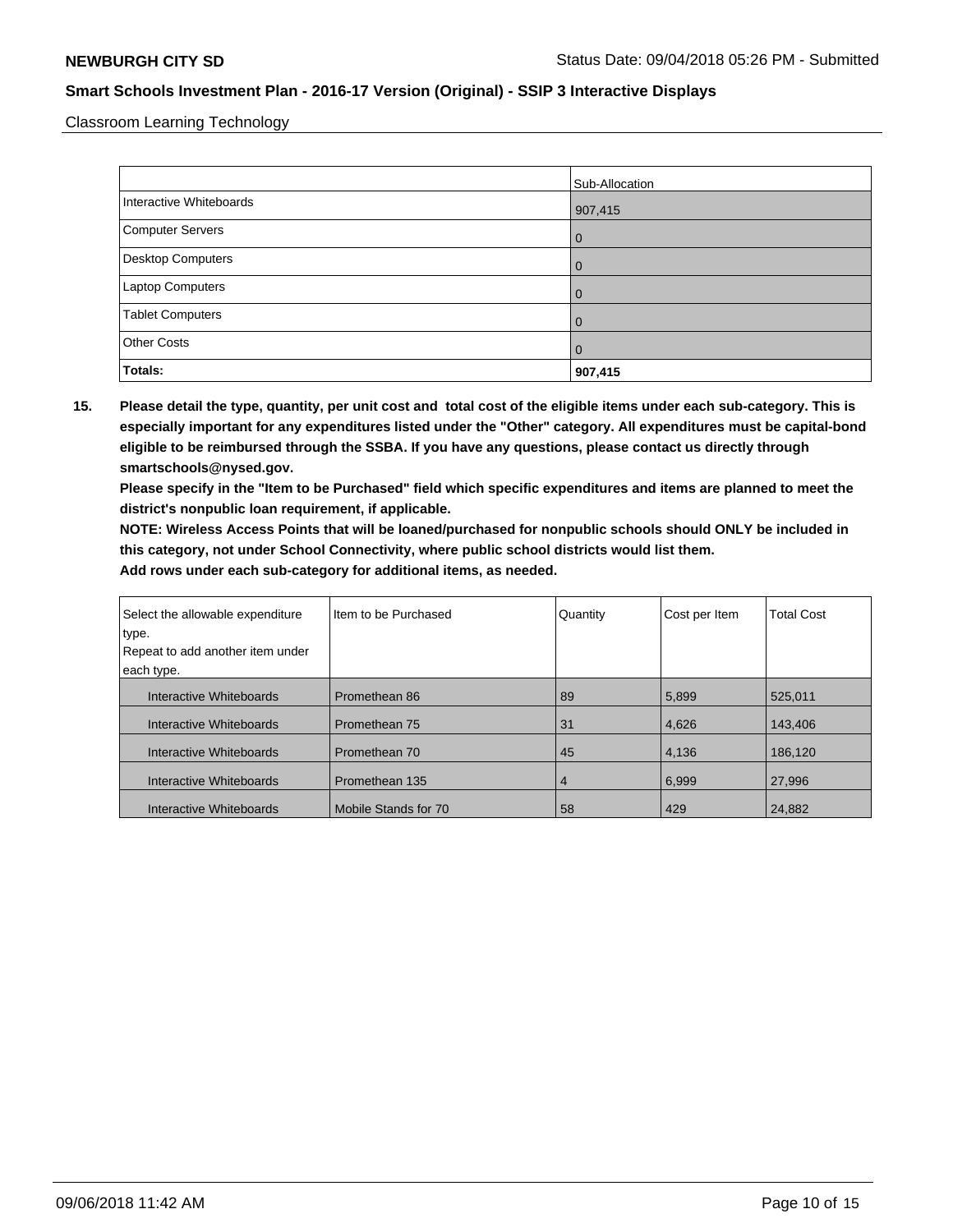### Pre-Kindergarten Classrooms

**1. Provide information regarding how and where the district is currently serving pre-kindergarten students and justify the need for additional space with enrollment projections over 3 years.**

(No Response)

- **2. Describe the district's plan to construct, enhance or modernize education facilities to accommodate prekindergarten programs. Such plans must include:**
	- **Specific descriptions of what the district intends to do to each space;**
	- **An affirmation that pre-kindergarten classrooms will contain a minimum of 900 square feet per classroom;**
	- **The number of classrooms involved;**
	- **The approximate construction costs per classroom; and**
	- **Confirmation that the space is district-owned or has a long-term lease that exceeds the probable useful life of the improvements.**

(No Response)

**3. Smart Schools Bond Act funds may only be used for capital construction costs. Describe the type and amount of additional funds that will be required to support ineligible ongoing costs (e.g. instruction, supplies) associated with any additional pre-kindergarten classrooms that the district plans to add.**

(No Response)

**4. All plans and specifications for the erection, repair, enlargement or remodeling of school buildings in any public school district in the State must be reviewed and approved by the Commissioner. Districts that plan capital projects using their Smart Schools Bond Act funds will undergo a Preliminary Review Process by the Office of Facilities Planning.**

**Please indicate on a separate row each project number given to you by the Office of Facilities Planning.**

| Project Number |  |
|----------------|--|
| (No Response)  |  |
|                |  |

**5. If you have made an allocation for Pre-Kindergarten Classrooms, complete this table.**

**Note that the calculated Total at the bottom of the table must equal the Total allocation for this category that you entered in the SSIP Overview overall budget.**

|                                          | Sub-Allocation |
|------------------------------------------|----------------|
| Construct Pre-K Classrooms               | (No Response)  |
| Enhance/Modernize Educational Facilities | (No Response)  |
| <b>Other Costs</b>                       | (No Response)  |
| Totals:                                  | 0              |

**6. Please detail the type, quantity, per unit cost and total cost of the eligible items under each sub-category. This is especially important for any expenditures listed under the "Other" category. All expenditures must be capital-bond eligible to be reimbursed through the SSBA. If you have any questions, please contact us directly through smartschools@nysed.gov.**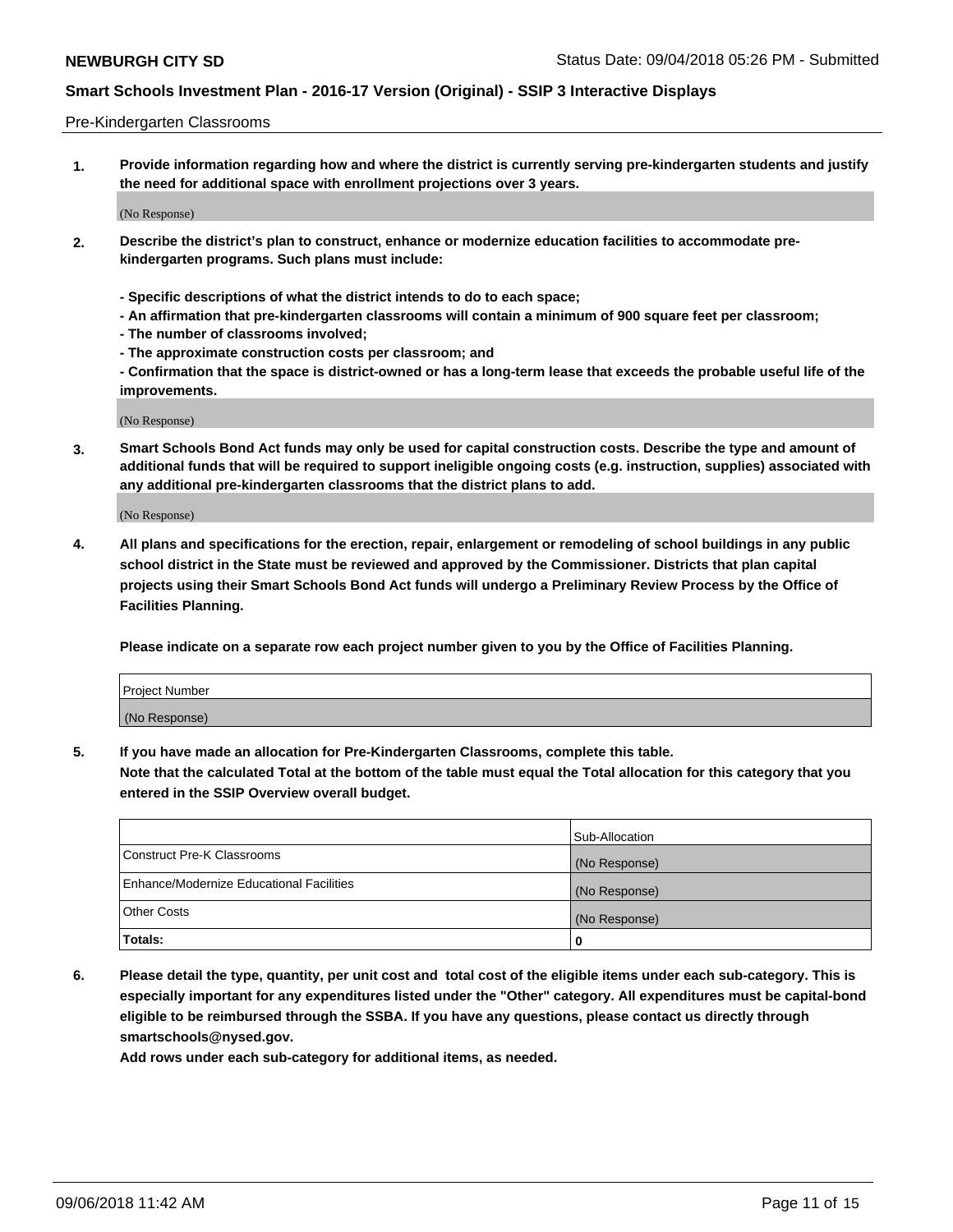Pre-Kindergarten Classrooms

| Select the allowable expenditure | Item to be purchased | Quantity      | Cost per Item | <b>Total Cost</b> |
|----------------------------------|----------------------|---------------|---------------|-------------------|
| type.                            |                      |               |               |                   |
| Repeat to add another item under |                      |               |               |                   |
| each type.                       |                      |               |               |                   |
| (No Response)                    | (No Response)        | (No Response) | (No Response) | (No Response)     |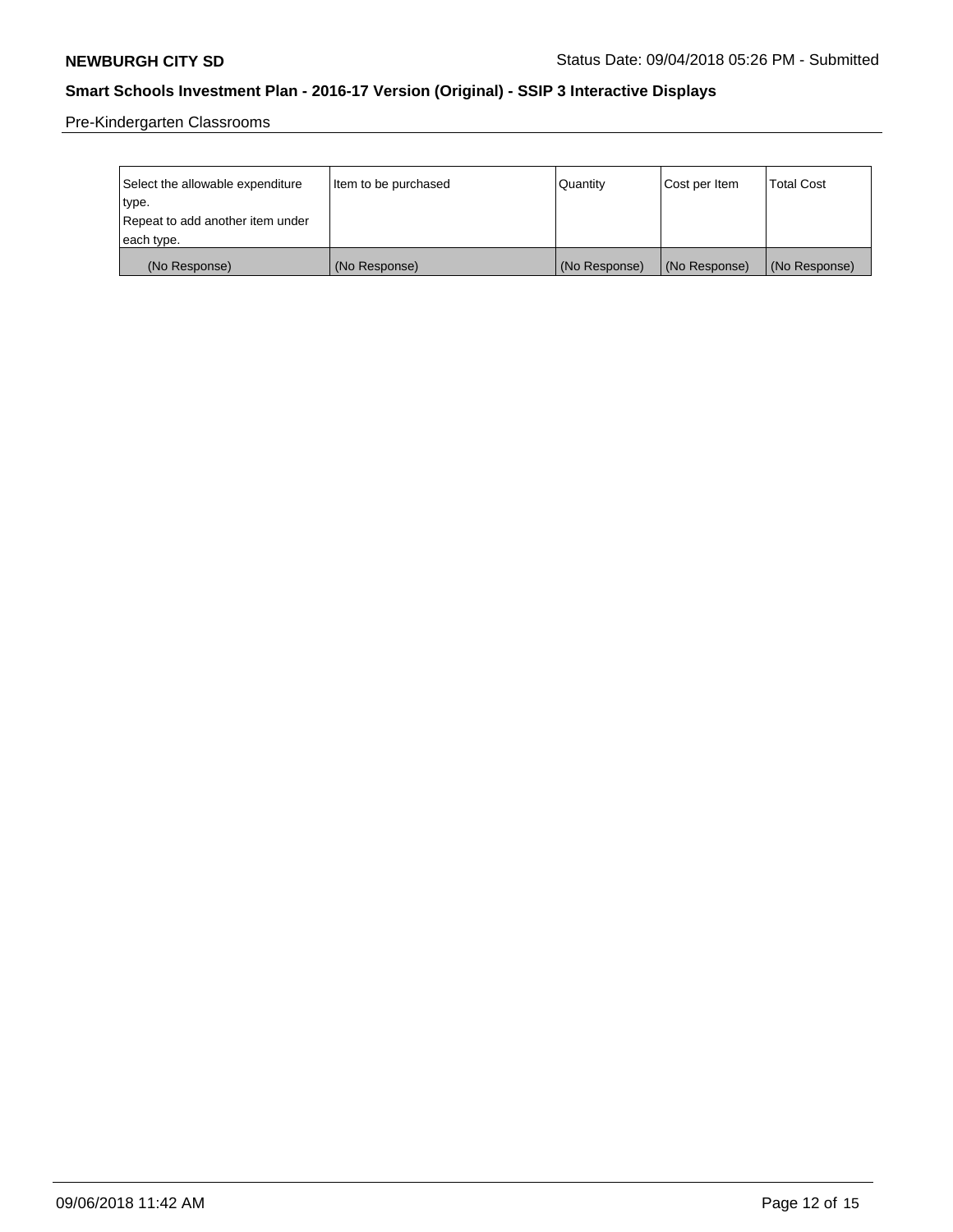Replace Transportable Classrooms

**1. Describe the district's plan to construct, enhance or modernize education facilities to provide high-quality instructional space by replacing transportable classrooms.**

(No Response)

**2. All plans and specifications for the erection, repair, enlargement or remodeling of school buildings in any public school district in the State must be reviewed and approved by the Commissioner. Districts that plan capital projects using their Smart Schools Bond Act funds will undergo a Preliminary Review Process by the Office of Facilities Planning.**

**Please indicate on a separate row each project number given to you by the Office of Facilities Planning.**

| Project Number |  |
|----------------|--|
|                |  |
| (No Response)  |  |

**3. For large projects that seek to blend Smart Schools Bond Act dollars with other funds, please note that Smart Schools Bond Act funds can be allocated on a pro rata basis depending on the number of new classrooms built that directly replace transportable classroom units.**

**If a district seeks to blend Smart Schools Bond Act dollars with other funds describe below what other funds are being used and what portion of the money will be Smart Schools Bond Act funds.**

(No Response)

**4. If you have made an allocation for Replace Transportable Classrooms, complete this table. Note that the calculated Total at the bottom of the table must equal the Total allocation for this category that you entered in the SSIP Overview overall budget.**

|                                                | Sub-Allocation |
|------------------------------------------------|----------------|
| Construct New Instructional Space              | (No Response)  |
| Enhance/Modernize Existing Instructional Space | (No Response)  |
| <b>Other Costs</b>                             | (No Response)  |
| Totals:                                        | 0              |

**5. Please detail the type, quantity, per unit cost and total cost of the eligible items under each sub-category. This is especially important for any expenditures listed under the "Other" category. All expenditures must be capital-bond eligible to be reimbursed through the SSBA. If you have any questions, please contact us directly through smartschools@nysed.gov.**

| Select the allowable expenditure | Item to be purchased | l Quantitv    | Cost per Item | <b>Total Cost</b> |
|----------------------------------|----------------------|---------------|---------------|-------------------|
| type.                            |                      |               |               |                   |
| Repeat to add another item under |                      |               |               |                   |
| each type.                       |                      |               |               |                   |
| (No Response)                    | (No Response)        | (No Response) | (No Response) | (No Response)     |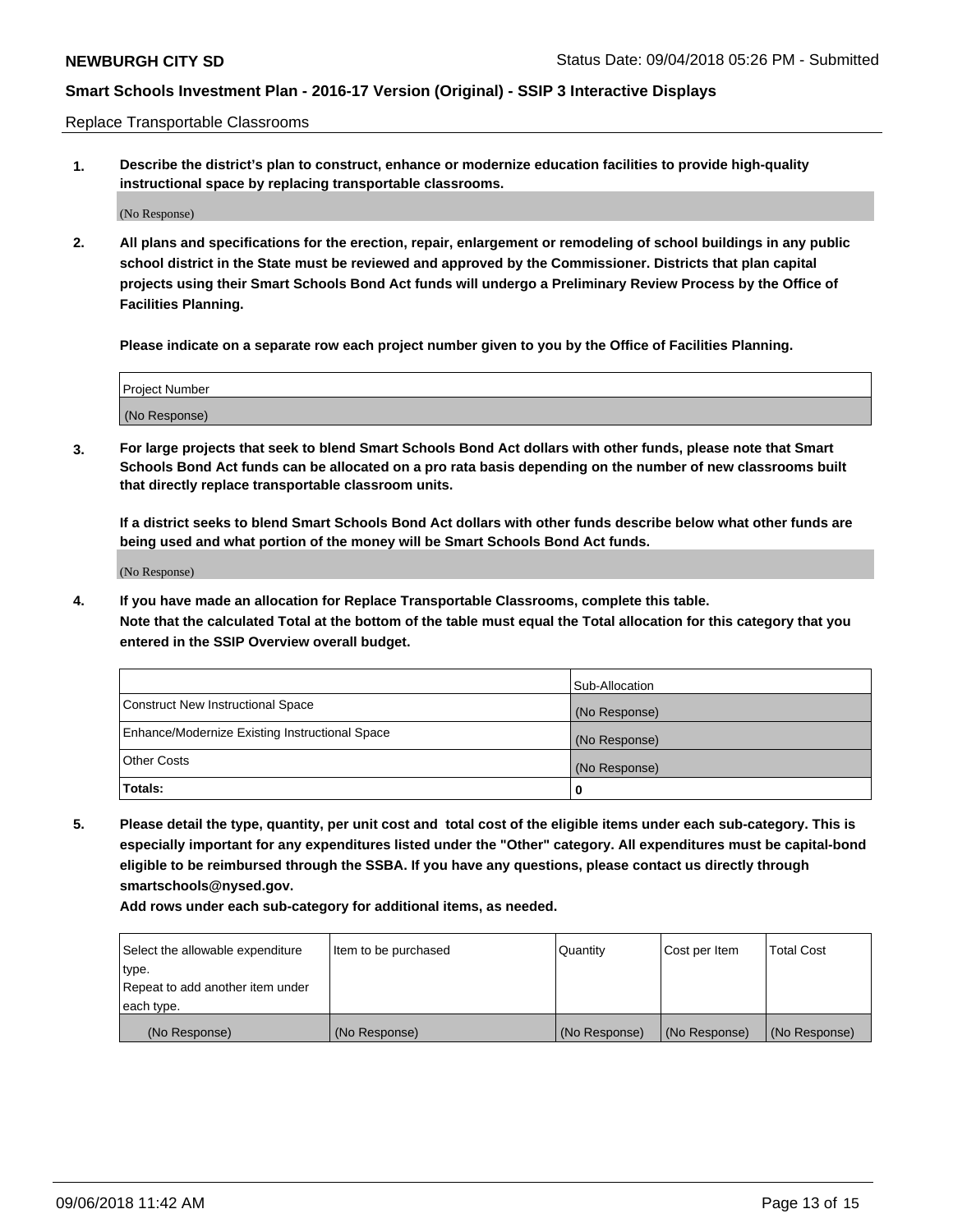High-Tech Security Features

**1. Describe how you intend to use Smart Schools Bond Act funds to install high-tech security features in school buildings and on school campuses.**

(No Response)

**2. All plans and specifications for the erection, repair, enlargement or remodeling of school buildings in any public school district in the State must be reviewed and approved by the Commissioner. Districts that plan capital projects using their Smart Schools Bond Act funds will undergo a Preliminary Review Process by the Office of Facilities Planning.** 

**Please indicate on a separate row each project number given to you by the Office of Facilities Planning.**

| <b>Project Number</b> |  |
|-----------------------|--|
| (No Response)         |  |

- **3. Was your project deemed eligible for streamlined Review?**
	- Yes
	- $\square$  No
- **4. Include the name and license number of the architect or engineer of record.**

| <b>Name</b>   | License Number |
|---------------|----------------|
| (No Response) | (No Response)  |

**5. If you have made an allocation for High-Tech Security Features, complete this table.**

**Note that the calculated Total at the bottom of the table must equal the Total allocation for this category that you entered in the SSIP Overview overall budget.**

|                                                      | Sub-Allocation |
|------------------------------------------------------|----------------|
| Capital-Intensive Security Project (Standard Review) | (No Response)  |
| <b>Electronic Security System</b>                    | (No Response)  |
| <b>Entry Control System</b>                          | (No Response)  |
| Approved Door Hardening Project                      | (No Response)  |
| <b>Other Costs</b>                                   | (No Response)  |
| Totals:                                              | 0              |

**6. Please detail the type, quantity, per unit cost and total cost of the eligible items under each sub-category. This is especially important for any expenditures listed under the "Other" category. All expenditures must be capital-bond eligible to be reimbursed through the SSBA. If you have any questions, please contact us directly through smartschools@nysed.gov.**

| Select the allowable expenditure | Item to be purchased | Quantity      | Cost per Item | <b>Total Cost</b> |
|----------------------------------|----------------------|---------------|---------------|-------------------|
| type.                            |                      |               |               |                   |
| Repeat to add another item under |                      |               |               |                   |
| each type.                       |                      |               |               |                   |
| (No Response)                    | (No Response)        | (No Response) | (No Response) | (No Response)     |